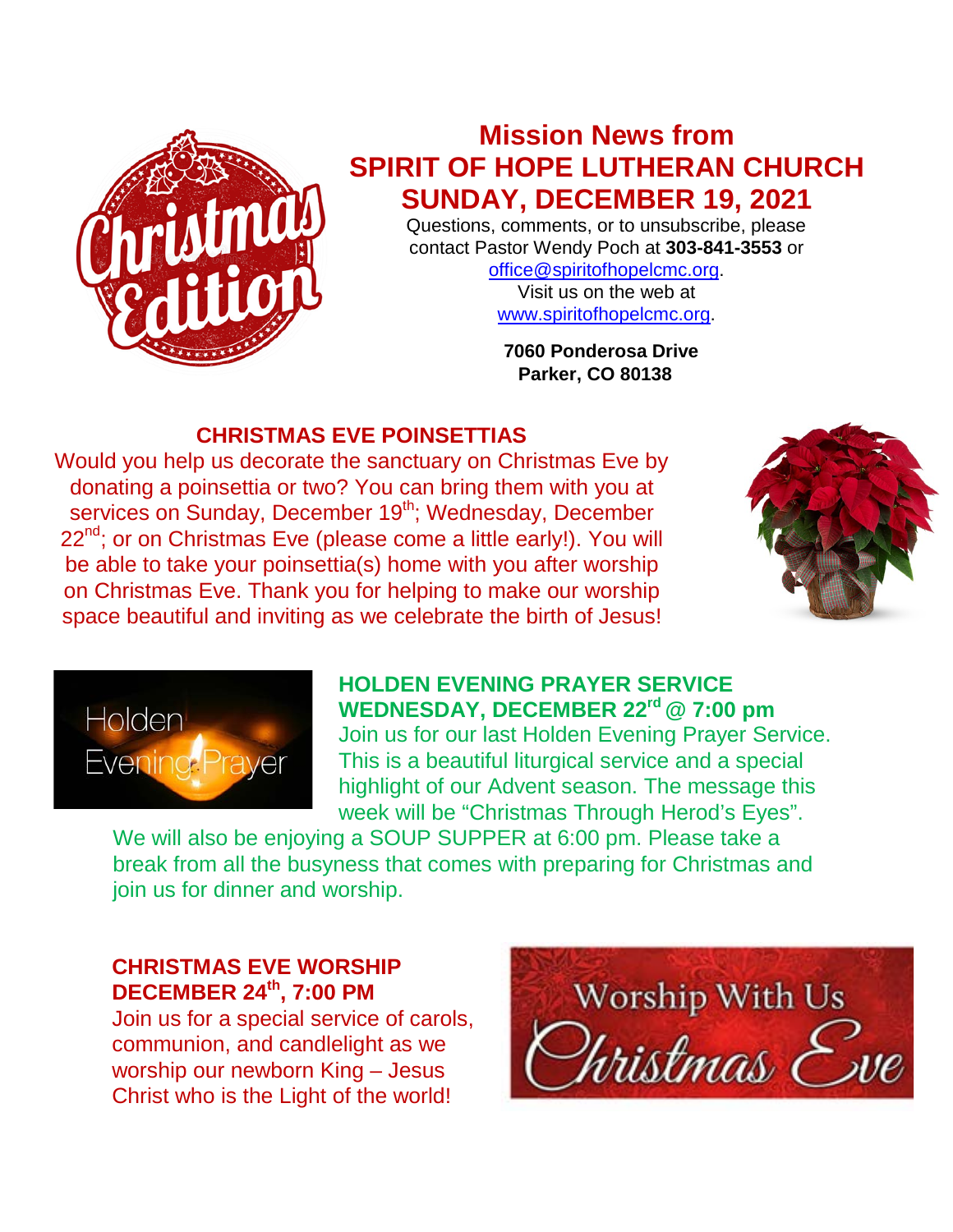

**The Church Office will be closed on Christmas Eve as well as from 12/27 – 1/7. John Parsons, Church President, will be screening calls for emergencies. All nonemergencies that are received via phone, email, or text will be responded to the week of January 9th.**

## **ANNUAL MEETING ANNOUNCEMENT**

The Church Board of Spirit of Hope Lutheran Church has set the date for our annual congregational meeting which will be on Sunday, January 30, 2022 at 11:00 am. A Zoom link will be sent out for those who are unable to attend in the sanctuary.

## **STEPHEN MINISTER APPLICATIONS ARE NOW AVAILABLE!**

If you are interested in becoming a Stephen Minister, please contact Kandy Parsons of Pastor Wendy for an application. Interviews will begin in January.

#### **December Anniversaries**

12/14 Marvin & Polly Gates



## **December Birthdays**

12/11 Carolyn Kleven 12/16 Chloe Lehnerz 12/20 Herb Potthoff 12/28 Joseph Ravitts



#### **NEW MEMBER CLASS SATURDAY, January 22nd @ 9:00 am**

Would you like to become a member of the Spirit of Hope family? Would you like to know more about our history, about LCMC, our core beliefs, and be able to

ask Pastor Wendy whatever questions you may have about Spirit of Hope? Then you are invited to attend our new member class on December 18<sup>th</sup> at